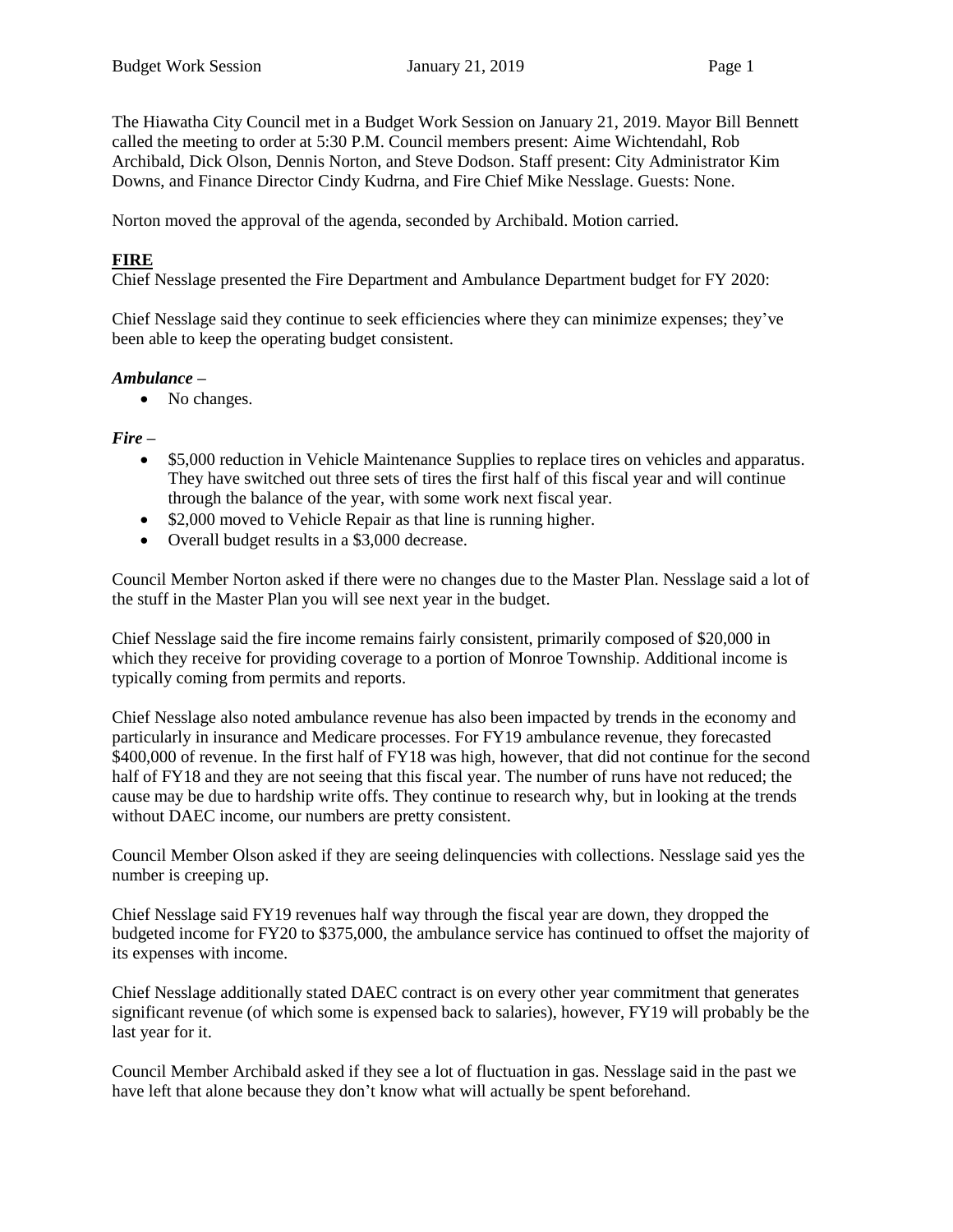Council Member Olson mentioned they always come in under budget every year.

Council Member Dodson inquired about Fire Station updates. Nesslage said they are working on the classroom, installed a new bed, and future projects would include overhead doors and possibly new HVAC.

Council Member Archibald asked what the holdup was on going forward with the overhead doors and HVAC. Nesslage answered they still work.

Council Member Olson asked to talk about volunteer stipends.

Nesslage said he is looking at a type of stipend for the fire side as on the ambulance side, they already get a stipend. Looking into a point system, participation, training and calls and at the end of pay period would add up points, take the total and sum it out. We would budget an amount and divide the points into a dollar amount also end up with other money. Currently have questions out to other chiefs on volunteers but wouldn't want to go above 10,500.

Council Member Olson stated this would be an additional incentive for those volunteers who have a lot of time invested at the fire station.

Council Member Wichtendahl asked if this will help keep them and for longevity.

Nesslage replied there are studies out on that but no matter what you pay doesn't always mean they will stay. Nesslage also stated that he likes the point system as other options are part time employees or a flat pay, the point system fixes a budget amount.

Council Member Olson said he doesn't think the \$50,000 is something the city couldn't do.

Council Member Archibald said if we do it, it should be going towards the higher number and make it worth it. Archibald also asked if they are working a stipend shift do they get points.

Nesslage answered no if they are on stipend shift, they get zero points and they want to be fair to officers and looks like they make more on their stipends now.

# **FY 2019 – 2020 Budget Review and Discussion**

In her report, City Administrator Downs reported:

- FY2019 General Fund budget is on trend with an excess of \$5,709 with projected revenues set at \$5,171,409 and expenses utilizing 99% of those revenues at \$5,165,700.
- FY2018 ended with a balanced budget with an excess of \$499,600 (Revenues \$260,000 Fire Grant, \$100,000 unused liability, \$30,000 ambulance fees, \$40,000 Alliant and \$30,000 Mediacom). Currently our reserves are sitting at 50% of our FY2019 operating budget.
- Evaluations came in with 6.18% increase with a dollar value of \$27,384,415. Slightly below FY2019's came in at 7.43% with a dollar value of \$30,652,962. City does see an increase in General Fund property tax dollars by \$184,123.
- Revenue growth in valuations and are estimating FY2020 revenues lower than FY2019 by \$78,000.
- We have adjusted ambulance revenue by \$61,000 due to off year with DAEC contract and the re-estimation of ambulance fees, library revenue reduced by Linn County formula due to Alburnett, if not for the one-time revenue of \$101, 775 in FY2019 for dog park development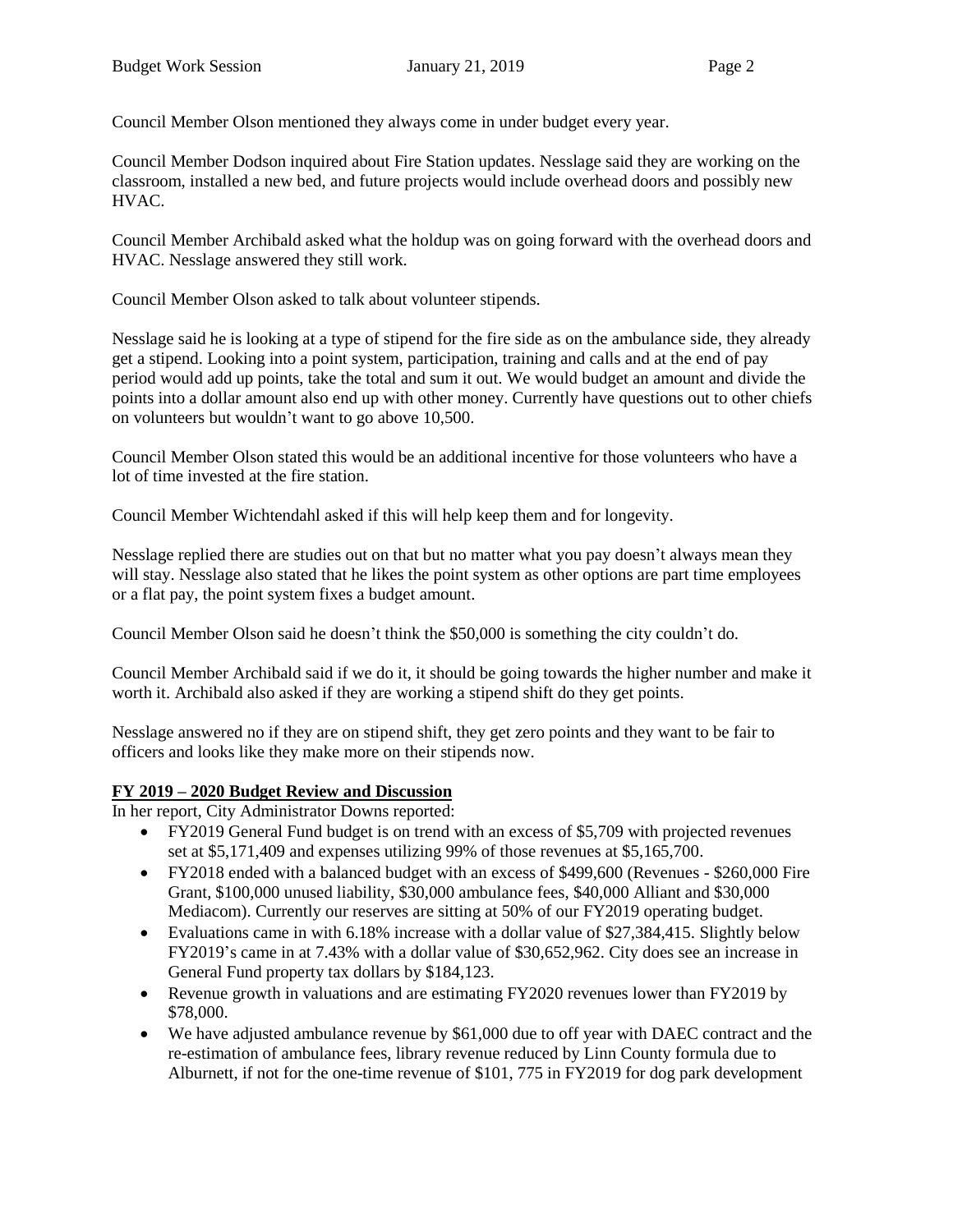we would see an overall increase from one fiscal year to the other by \$23,569 and no other significant revenue changes.

- Continued commercial building construction with this being the city's fourth year in a row with new construction valuation totaling over \$30,000,000 and projections for FY2020 looks to be another year of \$30,000,000 plus.
- Debt service \$2,210,964
- Excess reserves to buy down debt.
- General Obligation Debt Capacity FY 18-19, remaining debt capacity (not obligated) \$11,740,365; 15% GO contingency reserve \$4,795,255. Total GO capacity less reserve remaining \$6,945,110; FY20 amount to bond \$2,515,000 to include additional cost
- Maintain Moody's Rating A1 "strong creditworthiness."
- The Governor in her proposed budget listed one of her key components is to fully fund backfill.
- Future LOSST revenue increases due to the change in collecting online sales tax began January 1, 2019. Last year, Iowa signed a new bill that included the implementation of sales tax on internet sales.
- Reduction in Cedar Rapids Sanitary Sewer fees \$3,200
- Staffing changes and wage request: 3% overall COLA and Police Union Negotiations not complete; received an unofficial request.

Downs explained the City retained Newport Group to conduct a market rate compensation study for selected positions in the organization. The objectives were to:

- Provide compensation market data that relates to the industry, organization size, market area, and roles for the selected exempt and non-exempt positions.
- Provide recommendation for changes to compensation level and market adjustments.
- Provide recommendations for compensation ranges for each role.

There is more value in the pay structure as it remains competitive and communicated aggressively. Review and update the study accordingly to ensure we are benchmarking against the midpoint of the salary bands, which has enabled us to attract and retain a wide array of talent. Each year department heads and the clerk's office review individual job descriptions and if the work that is done, based on individual proficiencies and skill level, is at a higher level, we're willing to consider re-evaluating that position and moving it to a higher pay band. The result of that effort is "a highly stable, highly engaged workforce."

The market-competitive pay system is an opportunity to set the stage correctly, address pay equity, the merit-based pay system doesn't do any good if the base isn't determined correctly. A total of eight (8) individuals need to be adjusted with six (6) of them department heads.

Downs continued to explain she gave the compensation committee a recommendation of where she thinks everyone should be and did put the numbers in this plan for planning purposes, but only put 10,000 for the point system for fire.

# **Discussion of general fund balance:**

Finance Director Kudrna commented in years past the city has been able to levy for liability insurance, \$100,000 for FY20 it was not able to be put on the levy sheet in order to keep the levy rate stable at \$15.20. The increase in general fund expenses is due to liability insurance of \$91,000 and a 3% COLA increase in salaries.

Council Member Wichtendahl asked where those two differences were plugged into.